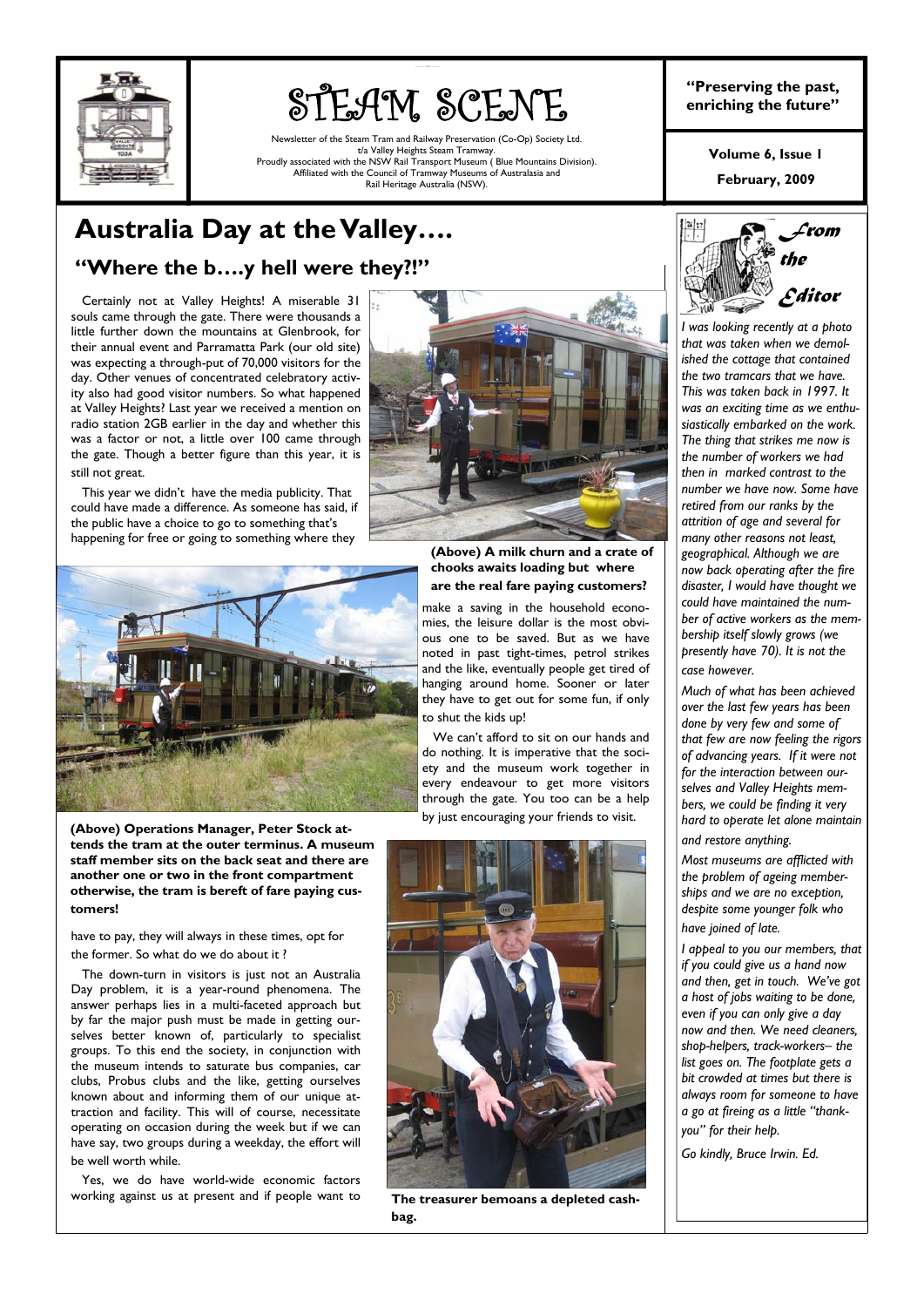

# **Retail—A vital Component for Survival**

*The following article was written by Chris Le Marshall and appeared in the ATHRA Newsletter of July 2007. With*  the reception/shop area of the museum progressively improving, I thought it might be timely to take into account *how someone else in the heritage industry views retail sales in the never ending quest to win repeat and new visitors. Text in italics are by the editor.* 

 Retail sales, both souvenirs and refreshments, are an important component of the revenue stream for any tourist and railway heritage railway or tramway operation.

Ideally, retail recovery per customer should be in the



region of \$10 per customer. The significance of this figure is that unlike entry fees or revenue secured from the sale of tickets, the margins on retail are generally 100% plus.

 Any tourist or heritage railway or tramway operation that seeks to recover the maintenance

**(Above) Plenty of cheerful shop attendants and the coffee machine is rearing to go. All we need are customers.** 

and replacement cost of its infrastructure over time must see effective retail as a key means of securing essential surpluses

#### **The Market/Product Mix**

 Many organizations in considering the market, view the type of products required as those that they see as being important. Before considering the type of goods that should be stocked, it is important to consider the make-up of the market. Many experts believe the market is divided in categories. The first 60% in terms of population numbers, affectively has access to 40% of the wealth. The remaining 40% of the population effectively has access to over 60% of the wealth.

### **Core Market**

 The 60% of the market that has 40% of the wealth is basically young families, mature people who are relying on government pensions and people in between that have very small disposable incomes. These people when visiting your operation, invariably will purchase a family ticket and will be quite happy with snacks such as potato crisps and/or other reasonably priced refreshments. They will also probably be looking for a small representative souvenir under the price of \$20. In terms of numbers, they are generally seen as the core customer base for many tourist and heritage operations.

## **Premium End of the Market**

 The 40% that control 60% of the wealth are made up of segments such as *the silvers,* those over fifty years of age with a touch of grey hair but with more disposable income. Others in the 40% segment include professionals and self-funded retirees. They are prepared to spend a little more than the former market to make their experience more comfortable and enjoyable. On

arriving at a venue, the premium end customer is looking for something a little more up-market to complement their visit. There are some basic needs that must be met however, in order to adequately service that segment of the market.

Ideally they like to buy a cup of brewed coffeecoffee from a coffee machine made from good quality coffee beans, as their preferred choice. Further, they prefer their coffee served in a china cup. A disposable cup with instant coffee doesn't meet the needs of this group.

 It is of note that this group are also prepared to pay the additional cost for a premium product. *While of the subject of beverage, don't forget the poor old tea-drinker! It is quite easy just to throw an elcheapo tea-bag into a cup and douse it with hot water. The premium market should be treated to a two-cup tea pot with a milk, sugar and teacup setting. If tea bags must be used, give the customer a choice of good quality tea bags.* 

 In terms of food, the premium market invariably won't buy pre-cut sandwiches, potato crisps or meat pies. Their needs are better met with simple but good Italian-style food. For example, a simple hot snack such as focaccia, quiche, toasted sandwich or a gourmet pie will meet their needs. Wide choice is not so important but quality is important to this segment. In terms of souvenirs again, they tend to purchase the hallmark item under \$20. They will however, buy higher priced items such as warm jackets adorned with logos, caps and windcheaters. Invariably, it is this segment of the market that is neglected by most tourist and heritage railway operations.

#### **Days of the Past**

 In days gone by, many tourist heritage railway and tramway operations were exemplified by a trestle table in the corner of a waiting room or perhaps on a platform. There would be a range of dog-eared, tired and dusty, second-hand and new rail heritage publications for sale. Accompanying these would be the *de rigueur* disposable cups with teabags or instant coffee, jug of milk, tepid water and lots of smiles and good wishes. *A dollar-a-cup with a biscuit thrown-in perhaps was the order of the day.* 

 Fortunately or unfortunately, in this day and age this form of purveyance is no longer acceptable. *(Continued on page 6)*

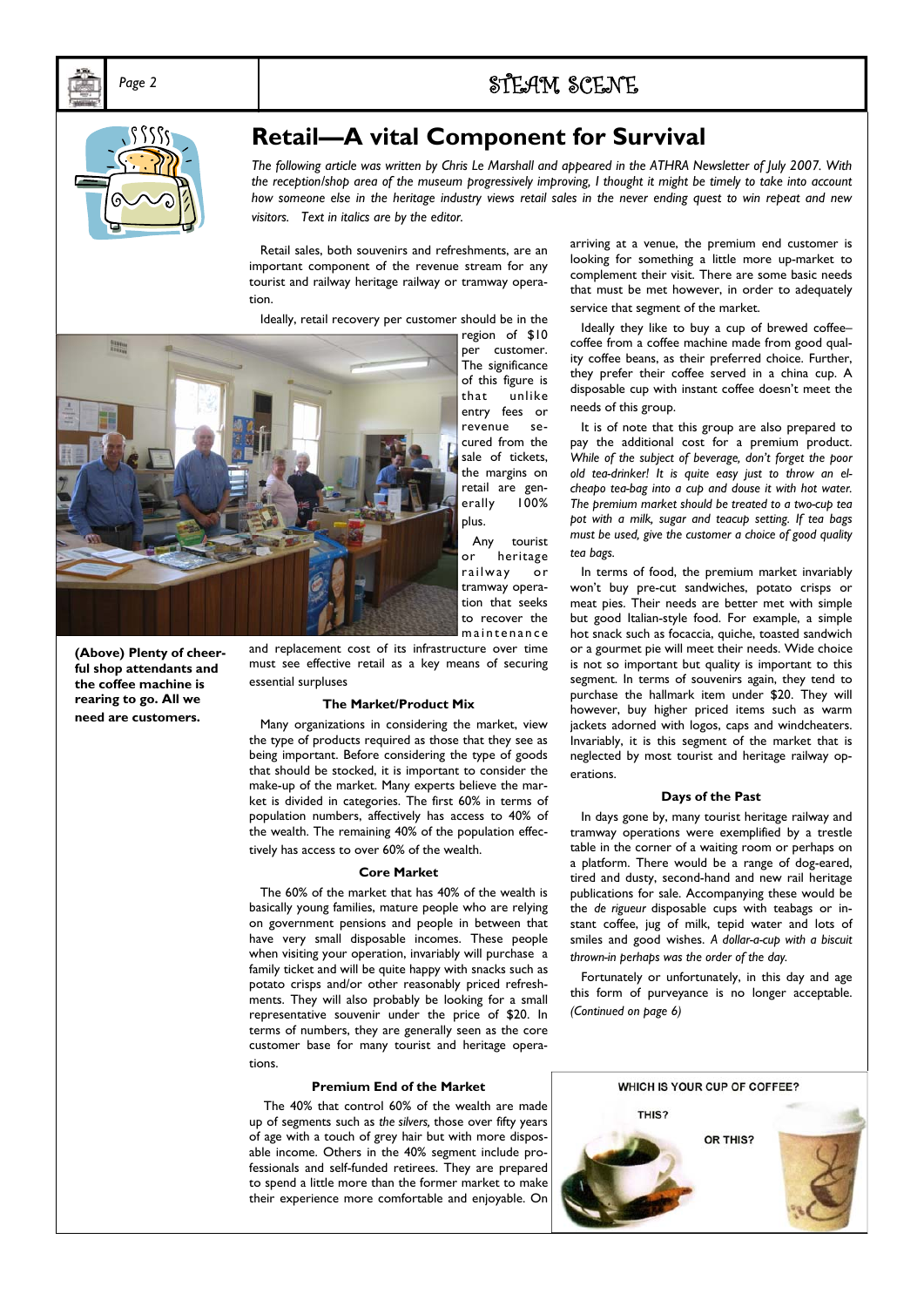**You Show Me Yours, Then Come and See Mine !** 

## **- Following-up a long standing invitation**

*Following on from the recent article about the trials of trying to get motor 100 repatriated back to Australia, Membership Secretary David Lewis, thought his experiences driving 100 on a recent holiday might be a nice follow-up.* 

 In early August 2008, Robyn and I flew to Auckland NZ to watch the Bledisloe Cup ruby international against the All Blacks.

 Ian Mison, one of the drivers of motor 100, had visited Valley heights a few years back and gave us a standing invitation to visit MOTAT (the Museum of Transport and Technology) in Auckland and have a bit of fun on 100. Our rugby excursion to NZ provided an excellent opportunity to take Ian up on his long-standing invitation. Having been in touch with Ian before we left Australia, I arranged a suitable day to visit the museum.

 MOTAT is a wonderful place to visit, with lots of fascinating things to see and do. Many school groups visit the museum and it is open every day. The mseum has a range of electric trams to give museum visitors a ride over their track which is about 1.7 km. in length.

 Steam tram motor 100 has no trailer car , so it is only used for demonstration purposes. It can however be run at the same time as the electric trams. MOTAT seems to have no where near as many rules and regulations under which we operate at Valley Heights. Never-the-less, it operates quite safely and to everyone's satisfaction. Their safeworking is somewhat "relaxed" and uses visual and verbal communication between tram drivers, to ensure no untoward situations occur when the steam tram operates concurrently with the electric trams.

 Ian lives an hour or so's drive north of Auckland. He had arrived at MOTAT the day before so as to "warm-up" 100 with a light fire. 100 runs quite happily on scrap timber and maintains more than enough steam pressure to enable it to perform all that is asked of it. The MOTAT track is laid almost entirely outside the museum perimeter and runs adjacent to a busy main road on a nature strip between the road and footpath. It crosses another busy road by way of a crossing controlled by traffic lights. A short steep grade (perhaps 1:20) is encountered either side of the crossing. On the number of roads that the tram crosses, there is generally no separation from the general public be they pedestrians or motorists. As mentioned before, safeworking is "relaxed" however, one must be very vigilant at all times with regular use of the whistle to warn any unsuspecting member of the public of the imminent arrival of the "steam fiend".

 The controls on 100 are very similar to our own 103A except that the interconnected regulator levers are both on the driver's side of the cab. The brake levers are mounted on the cab ends rather than on the water tank as on 103A. Steam pressure is limited to 105 psi. Water level gauges are within the cab and mounted on the side of the firebox. Our motor used to have this arrangement prior to being re-boilered. The NZ motor has tramway profile wheels to accommodate the line used also by electric trams. Some of the curves are very tight. Not being used to the sight of tramway profile wheels, they looked quite skinny however, they do the job.

 With sufficient steam showing on the gauge, we set off through the museum grounds from the shed where 100 is housed. It is fairly level track for about 50 metres and one has to be careful to avoid any contact with the numerous parked cars

parked trackside. After this, we encounter a short steep climb on a right hand curve ( I guess about 1:20, maybe steeper) and pass through the perimeter fence. After this, we move onto a level grade where the first "station" is located alongside thre Great North Road. This is a major arterial road in Auckland. Here we pull up behind a waiting electric tram and talk to the driver. The conversation ran something like this: "We will follow you and see you at the terminus. Don't start the return trip until we are out of your way." So we give him a good head start then set off at a fair pace. We rock and roll along the track keeping a good look-

out for pedestrians and generally having a ball of a time. On our first trip with Ian driving, we got up a fair speed, much faster than we could ever go at Valley Heights. No doubt with much experience behind him, Ian found little reason to slow down. On the three or four subsequent trips that I drove the motor, our speed

was much more sedate. I wasn't particularly interested in "hearing the beat" but preferred to savour the experience. Too fast and it is all over too soon. (where have I heard that before?) We slow down to negotiate a sharp downhill right hand turn at the intersection of Motions Road. Here there is a passing loop. The points are set to send you on the left hand track and to trail you through the points at the other end of the loop. *(Continued on page 4)* 

**(Above) David Lewis in his outsized overalls, perches nonchalantly on the window sill of 100.** 

**(Above) Motor 100 and a Melbourne electric at the outer** 

**terminus.** 



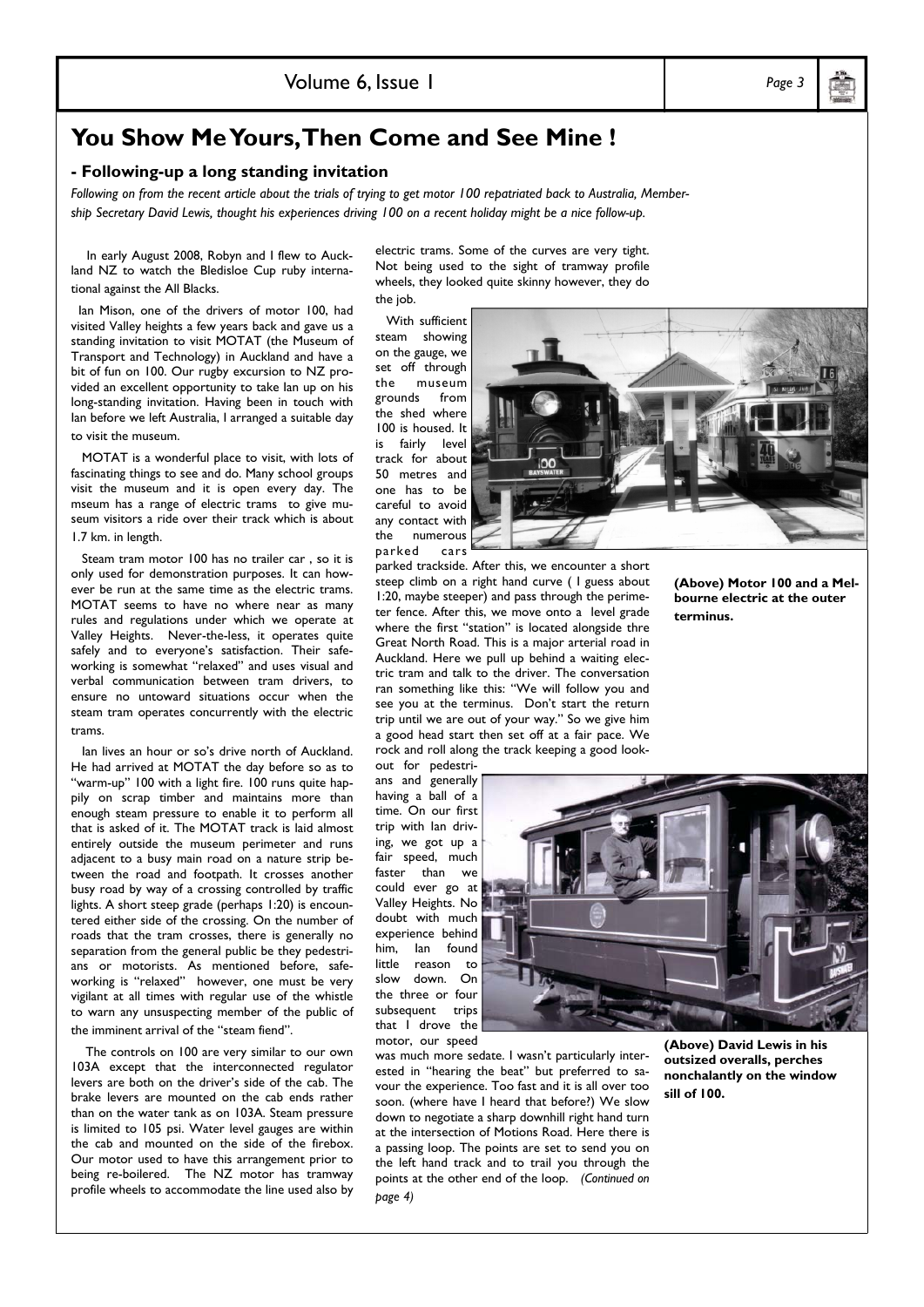# *Page 4* STEAM SCENE

I imagine that three or more trams might operate at the same time during periods of heavy traffic such as



**(Above) Motor 100 looking spic and span outside the depot. Note the absence of a safety-gate in front of the "plough". These were a later innovation made when the motors in NSW were converted to one-man operation.** 

weekends. Continuing on, we travel a few hundred metres to the level crossing over Motions Road, past the zoo on the right. We have to stop well short of the intersection and wait until we get the green light to cross. A toot of the whistle and we scurry across the road, keeping a good eye-out for erring motorists. The level crossing is approached on each side by a short

downhill grade, especially on the terminus side. Running light engine, 100 has much better braking power that 103A and stops on the proverbial sixpence. 100's brakes have been modified though. The brake pan is of larger diameter than the original and is recorded as having come from some dairy application originally if I remember correctly what Ian told me. Mind you, you need really good brakes to negotiate those steep

downhill grades to pull-up. At Valley Heights, the through braking to the car gives us more than adequate braking for all our situations.

 Passing Western Springs College on the left, a number of driveways to an from its car-parks cross the line. The terminus is a little way further on near the aviation museum.

 The terminal "station" has two tracks. (See the accompanying photo of the two trams side by side.) The 900 metre extension to the present terminus was opened in 2007.

 The return trip was similar to the outward trip save for the left hand curve into Great North Road from Motions Road being quite sharp, as tram curves often are. It is also steeply graded with much squealing from the motor's wheels as they bite into the curve.

 The time finally came to return 100 to its depot and top up with water. Shedding a pair of overalls I had worn that were many sizes too big for me, I profusely thanked Ian for a wonderful day.

 I recommend that readers look-up the MOTAT web site and have a good look at the extensive range of trams and other exhibits at the museum.

## **Toongabbie Creek Railway Bridge**

## **- Given proper recognition at last**

David Lewis recently sent in the accompanying photos of the remains of the railway bridge over Toongabbie Creek. The bridge represents the most sub-



**A close-up shot of the bridge abutments. A safety fence prevents a closer look at the works.** *(Photo courtesy, David Lewis)* 

stantial remainder of the s h o r t - l i v e d W e s t m e a d – Rogan's Hill line (1923- 1932). Only the abutments and a short length of embankment now remain and were for years, largely obscured from general view by overgrowth.

 Over the last couple of

years, Parramatta City Council has done much to improve the area including a general cleanup and the building of a nearby board-walk. To further enhance what might have been to the ordinary walker, a nondescript section of bridgeworks to nowhere, the City Council have added a short section of track up to one of the abutments. This leaves no one in doubt as to its original purpose and most certainly enhances interpretation of the site. Even so, it left the observer perhaps wondering what on earth a railway line ever did here.

This is where David came into the picture. Getting

her and production of the conduction ( Application of the Manufacturers of **Assurance** 

in contact with the appropriate person in Council, David offered to give them a brief history of the line to form the basis of a suitable plaque. The information has been provided and we will report when the plaque has been installed.

A l t h o u g h

the bridge was the most outstanding feature of the line, so far as we know, no photograph of a train passing over it seems ever to have come to light.

 If anyone would like to know more about the Rogan's Hill line, a copy of the editor's "The Apricot Mail—A History of the Railway" in stock. Please get in contact.



Rogan's Hill **This photo features the embankment with the recently installed track. David and Robin Lewis' dog "Dukey" (shouldn't she be Duchess) appears to act as a guard-dog, ready to lick anyone to death approaching.** *(Photo courtesy, David Lewis)*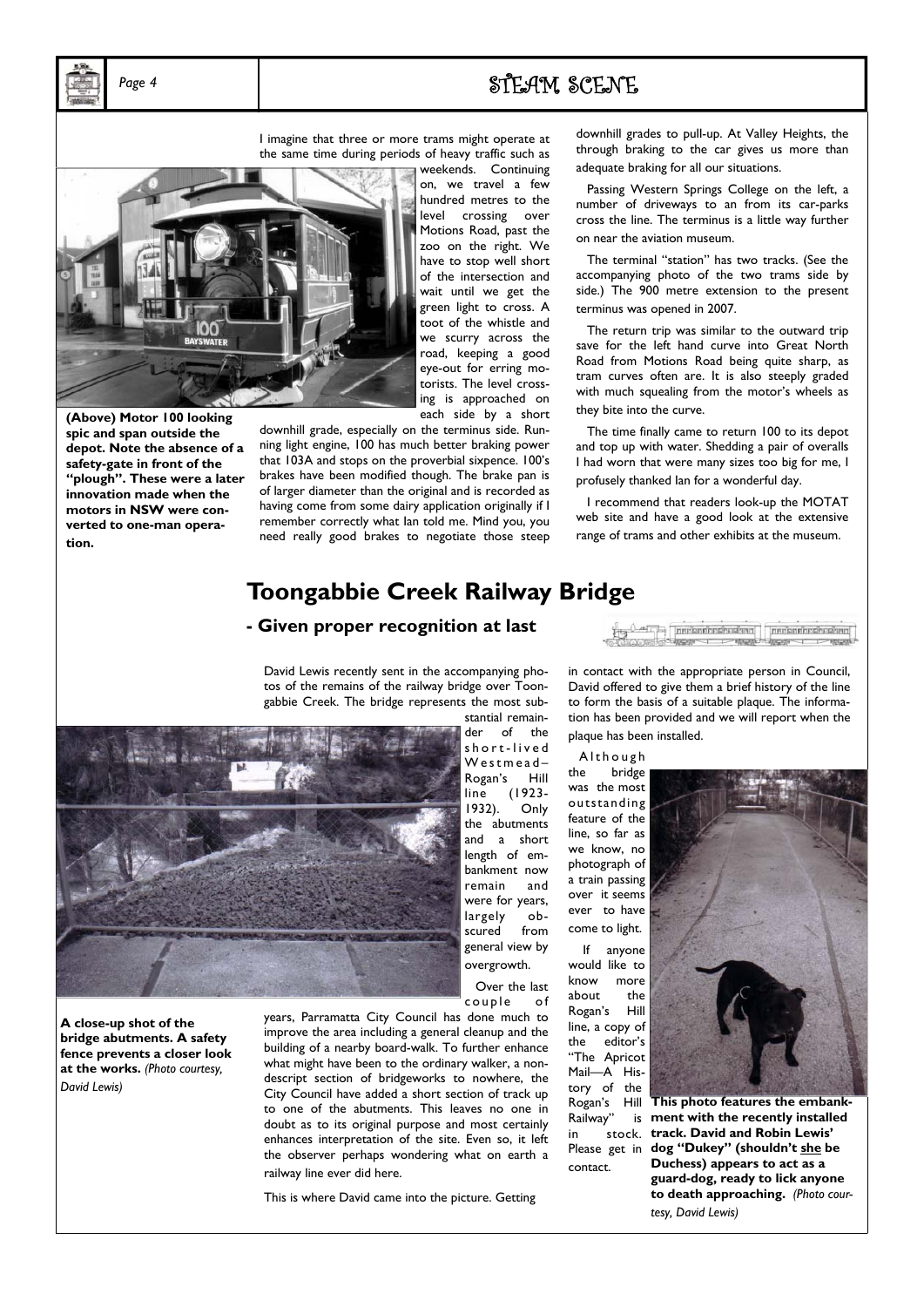# **Second and Third Time Lucky**

## **Another visit "down-under" to see 103A—After Two decades !**

*Dr. Bob Tebb visited the museum at Valley Heights in July 2008, to flesh-out a long cherished dream—to see*  103A in action. Peter Stock has penned the story of Bob's previous attempt to see the tram and his eventual *success. Bob has now joined the society.* 

 Back in 1985 or thereabouts a lone visitor from the United Kingdom presented at the Parramatta Park depot on the third Sunday of the month, with the intention to see our steam tram in operation. He cheerily introduced himself to Robyn and Peter, the "Arkwrights of the shop", as Bob Tebb from Crich. He went on to explain his credentials as the "team-leader" of interested members restoring a vertical-boilered Wilkinson steam tram motor at the tramway museum at Crich, UK. The motor turned out to be the same one that was sent by Beyer Peacock, Manchester, for trials and testing on the Sydney tramways. Here it was known as *John Bull.* This motor's trial and tribulation story in NSW is somewhat murky. Eventually it found its way back to its maker and there it was used for many years as a works shunter.

 The day Bob chose to visit, 103A was at Thirlmere undergoing its Bi-centennial-funded restoration. Still Bob had the opportunity to inspect and be navigated through the mysterious confines of the shed and if the recollections are correct, enjoy a ride or three on 1022, 94B and 133A. Bob met with a younger member of the society, Craig, who made sure that he saw everything. It was from this chance meeting we began a long and valued friendship for the next two decades using the post and later email.

 As part of a family holiday in Australia Bob's family planned a tour starting and concluding in Sydney. By a curious coincidence the family were to be in Sydney on both the  $2^{nd}$  and  $4^{th}$  Sundays of July and thus was able to visit Valley Heights on both occasions.

 I met Bob, Kath and son Mathew at the aerodrome pre-dawn the morning they arrived. Being early we retreated to the nearby Stock abode for refreshments before taking the family to their "digs" in the city. It was arranged for Bob to met me the next Saturday and together we visited the electric tramway at Loftus as they were operating that day as part of school holidays. Here the members on duty made us most welcome and ensured that no nook or cranny of their operation was missed. A sincere thank you to their chairman, Howard Clark, who took the time to explain and guide us around the various aspects of their operations.

 The next day I met Bob (the other family members opting for more serious touristy things) and drove him up to The Valley for a day with that elusive steam tram. Again Craig took Bob under his wing and made sure that our visitor had unrestricted access to the museum. The day was quite cold but Bob entertained our crew by strolling about in a white collarless shirt all day pretending that he was back in the "Old Dart" and did not feel a thing! And that white collarless shirt? It was later donated to the society for inclusion in the dress-up locker for use on operating days.

The same arrangements were repeated on the  $4<sup>th</sup>$ 

Sunday. Our visitor settled in with the crew. Yet another white collarless shirt was worn without any coat or other covering, despite the prevailing weather. It can be revealed however, that a "fleece" was secreted in the kitbag. Perhaps it was the warmth of the firebox that kept the cold out. Eventually the second (bonus) day ended and I returned Bob back to his family who this time, had ventured out on a whalewatching excursion. On the way back we drove through torrential rain and a hail storm. At one place on the M5 the hail had packed into drifts reminiscent of snow.

 I am certain Bob enjoyed his visits to Valley Heights. I know he appreciated the warm welcome he received from the tram crews on both days and the acceptance of his presence in the lunchroom, yarning to

every one there. I appreciate Craig, David L, Dave H, Steve, Col, Bruce C and Bruce I and others who went out of their way to make our visitor welcome whilst at the same time "stirring" about being oblivious to the so-called "unseasonable" weather! But it was a golden opportunity to closely inspect the work that the society put into rebuilding the Eames vacuum brakes, the task made easier by the location and copying of the **son.** 

letters patent by Bob in a library in Leeds.

 It would appear that the sentimentalists from Crich always wondered about *John Bull's* apparent failure to impress the tramway authorities when on trial in NSW. After many trips up the coal road with its 1 in 20 grade, 103A just showed what this Americanbuilt motor could do. As Bob was in the rather unique position to reasonably compare 103A and *John Bull* in actual operating conditions, the reason for the decision of the Tramways here to return the

UK motor was quite evident—lack of grunt.

 More about these collarless white shirts. These **rived in Sydney in 1886 and**  are not readily available in Australia although they were in vogue several years ago as "grandfather shirts". But they are usually available in the UK. **he appears to be a modest**  In a parting gesture Bob pulled out a clean shirt **little fellow perhaps disguising**  from his kitbag. He then proceeded to change **a middle-age spread. His appe**from the days collarless shirt and with yet another such gem presented the two to the society for the dress-up locker.

 Since his return to the UK Bob has sent a thankyou note to thank everyone at Valley Heights who made his visits most enjoyable. This can be seen on the lunchroom notice board.

**text. Bob Tebb is depicted smiling broadly in white shirt . He at last was able to sample our steam tram and as a former operator of "John Bull", was able to make a compari-**

**(Above) This photo has been used before in a different con-**

**The Wilkinson designed English motor "John Bull". It arwas trialled on the Redfern Stn. Line. With kilt all-round, tite for fuel however, was legendary. Proving unsatisfactory for Sydney conditions and not least because of his gluttony, he was eventually returned to the UK. Today, it rests in pieces.**